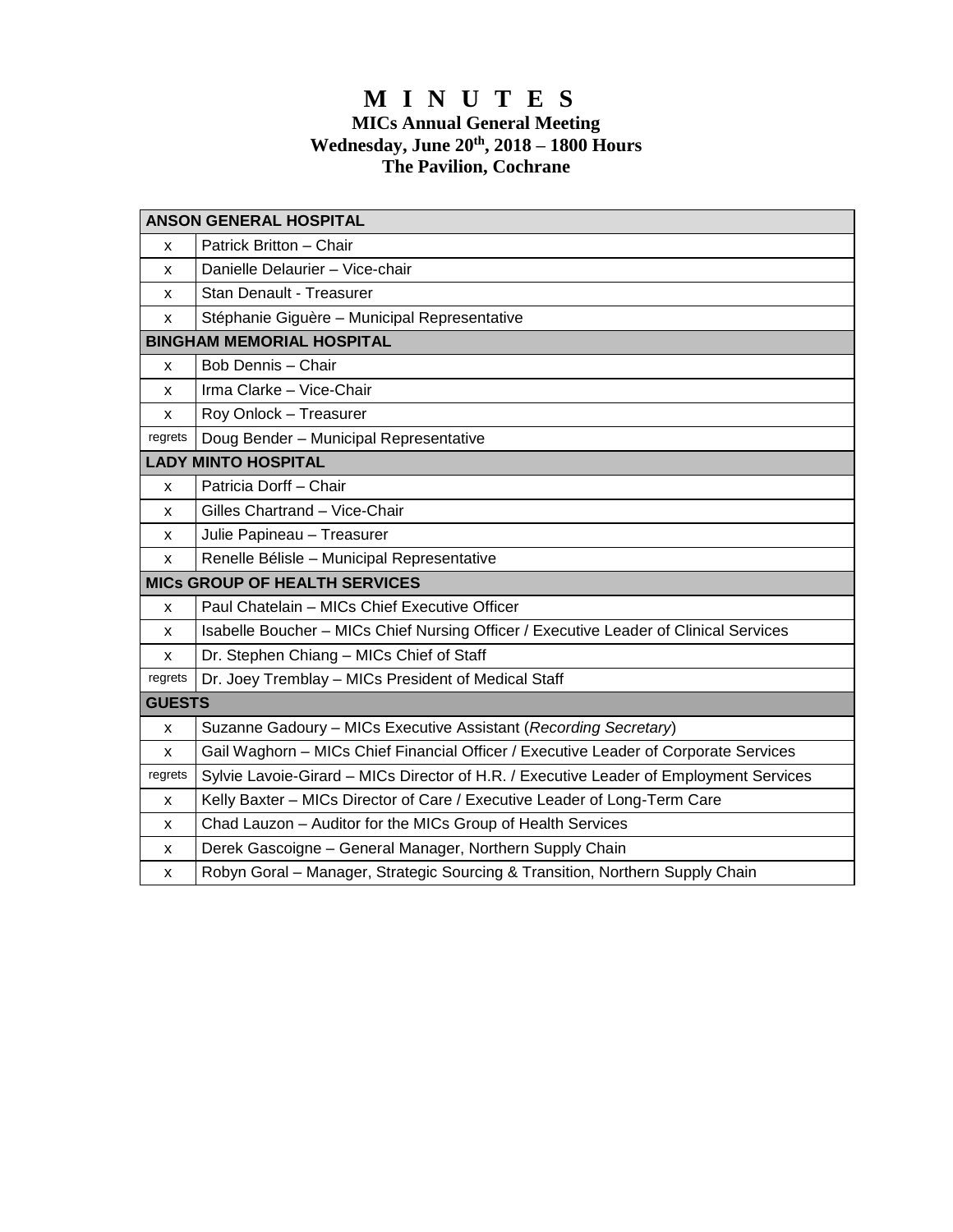# **1. CALL TO ORDER**

• P. Dorff called the meeting to order

## **2. WELCOMING REMARKS OF THE CHAIR**

P. Dorff welcomed everyone and thanked them for coming out.

## **3. CONFIRMATION OF QUORUM**

It was recorded that there was a quorum.

# **4. NOTICE OF MEETING**

As per Article 3.3 of the Corporate By-Laws, notice of the Annual meeting was published in the Cochrane Times-Post and the Enterprise on June  $6<sup>th</sup>$  and June  $13<sup>th</sup>$ , 2018 and posted on the MICs website on May 29<sup>th</sup>, 2018.

In addition, notices were e-mailed to all of the Corporate Members on May 24<sup>th</sup>, 2018.

Therefore we have satisfied the notice requirements for the Annual Meeting of the Corporation as required in the By-laws.

#### **5. INTRODUCTION OF THE BOARD MEMBERS**

- P. Dorff asked the members in attendance to introduce themselves.
- P. Dorff introduced Derrick Gascoigne and Robyn Goral from Northern Supply Chain.

# **6. PRESENTATION**

- Mr. Gascoigne provided some background information on the Northern Supply Chain as well as the organization's principles and priorities
- Northern Supply Chain is a shared services program that provides a full suite of services to 36 hospitals throughout Northern Ontario resulting in cost savings and improved patient and client care

# **7. MINUTES OF PREVIOUS MEETING**

7.1 Minutes of the MICs Corporation meeting held June 21<sup>st</sup>, 2017 were provided for information.

Chair asked if there were errors or omission.

Hearing none, the Motion was declared.

**THAT** the MICs Board of Directors approve the minutes of the corporation meeting held June 21<sup>st</sup>, 2017 as presented.

Moved by: S. Giguère Seconded by: R. Onlock

Carried.

# **8. BUSINESS ARISING FROM MINUTES**

• There were no items of business arising from last year's Annual meeting.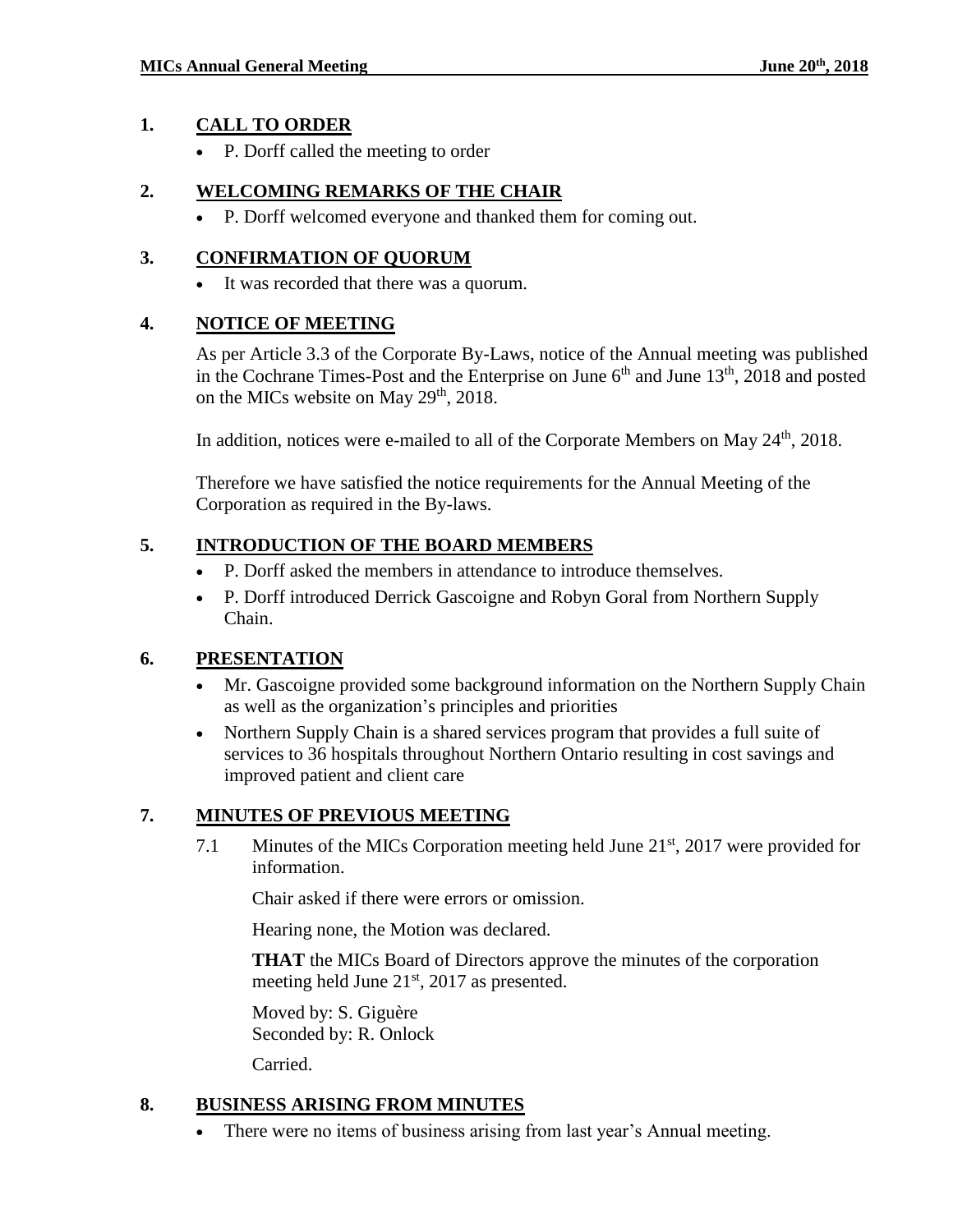# **9. RATIFICATION AND APPROVAL OF BY-LAW CHANGES**

By-law amendments as recommended by legal counsel are supported by the Anson General, Bingham Memorial and Lady Minto Hospital Boards of Directors and presented to the Hospital Corporations for approval as follows:

# **ARTICLE 4 – BOARD OF DIRECTORS**

1) Current Wording:

#### **4.3 Corporation Board Composition**

- (a) The Directors of the Corporation shall supervise the management of the activities and affairs of the Corporation.
- (b) The Board of Directors shall be comprised of the following Directors:
	- (i) Elected Voting Directors

Three (3) persons elected by the Members of the Corporation from the Catchment Area for respective terms not to exceed three (3) years.

(ii) Ex-Officio Voting Directors

One (1) ex-officio Director selected, following the Board's consideration of the Mayor's recommendation, from amongst the elected members of the Municipal Council.

(iii) Ex-Officio Non-Voting Partner Directors

The eight (8) voting directors of the other MICs Hospital Corporations.

- (iv) Ex-Officio Non-Voting MICs Officers
	- (1) The Chief Executive Officer
	- (2) The Chief of Staff
	- (3) The MICs President of Medical Staff and
	- (4) The Chief Nursing Executive
- (c) The ex-officio non-voting Directors shall hold office until their successors are appointed and each appointment must be confirmed yearly.
- 2) Revisions:

#### **4.3 Corporation Board Composition**

- (a) The Directors of the Corporation shall supervise the management of the activities and affairs of the Corporation.
- (b) The Board of Directors shall be comprised of the following Directors:
	- (i) Elected Voting Directors

Three (3) persons elected by the Members of the Corporation from the Catchment Area for respective terms not to exceed three (3) years.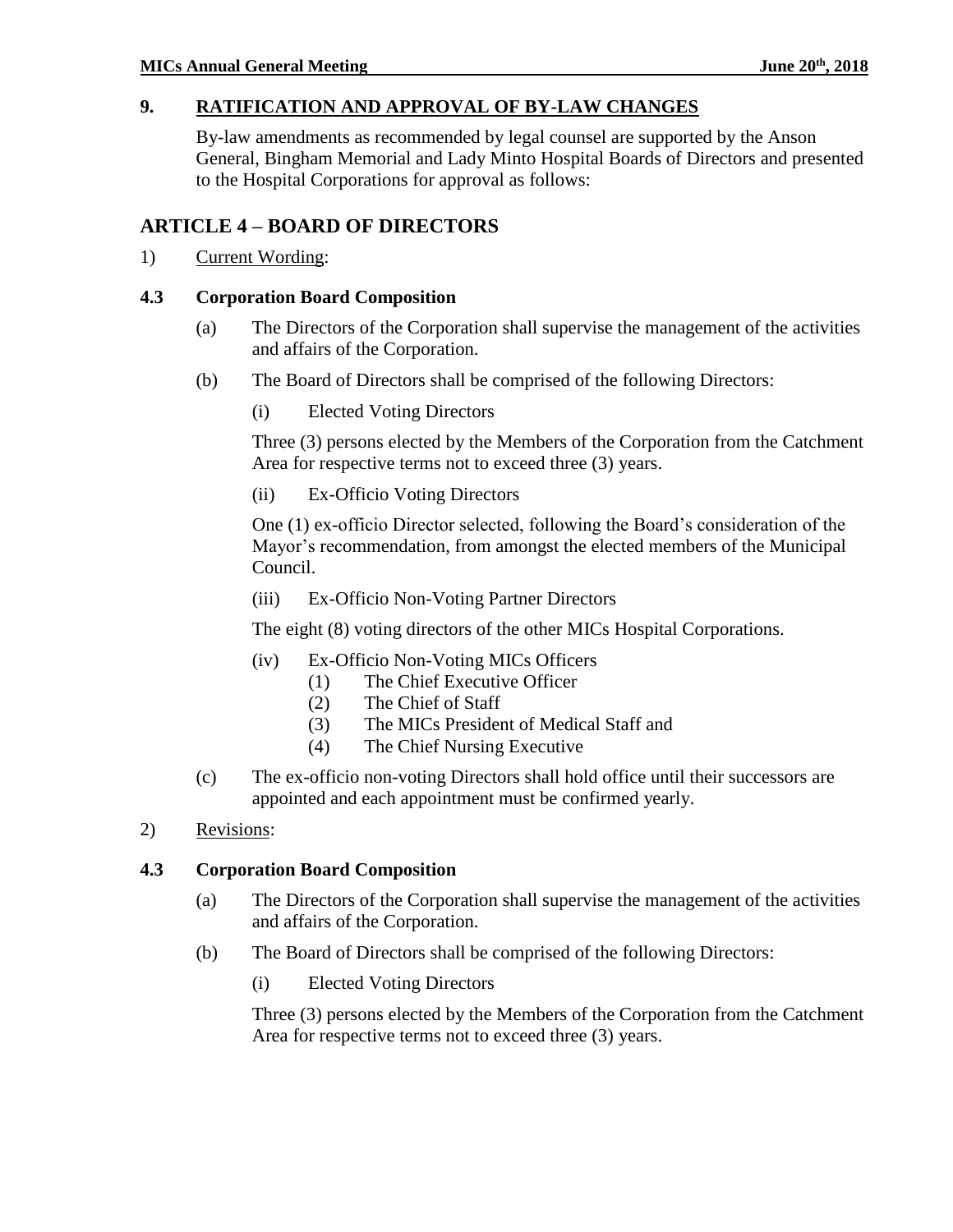(ii) Ex-Officio Voting Directors

One (1) ex-officio Director selected, following the Board's consideration of the Mayor's recommendation, from amongst the elected members of the Municipal Council.

(iii) Ex-Officio Non-Voting Partner Directors

The eight (8) voting directors of the other MICs Hospital Corporations.

- (iv) Ex-Officio Non-Voting MICs Officers
	- (1) The Chief Executive Officer
	- (2) The Chief of Staff
	- (3) The MICs President of Medical Staff and
	- (4) The Chief Nursing Executive
- (c) The ex-officio non-voting Directors shall hold office until their successors are appointed and each appointment must be confirmed yearly.
- 3) Amended Wording:

# **4.3 Corporation Board Composition**

- (a) The Directors of the Corporation shall supervise the management of the activities and affairs of the Corporation.
- (b) The Board of Directors shall be comprised of the following Directors:
	- (i) Elected Voting Directors

Three (3) persons elected by the Members of the Corporation from the Catchment Area for respective terms not to exceed three (3) years.

(ii) Ex-Officio Voting Directors

One (1) ex-officio Director selected, following the Board's consideration of the Mayor's recommendation, from amongst the elected members of the Municipal Council.

(iii) Ex-Officio Non-Voting Partner Directors

The eight (8) voting directors of the other MICs Hospital Corporations.

- (iv) Ex-Officio Non-Voting MICs Officers
	- (1) The Chief Executive Officer
	- (2) The Chief of Staff
	- (3) The MICs President of Medical Staff and
	- (4) The Chief Nursing Executive
- (c) The ex-officio non-voting Directors shall hold office until their successors are appointed.

# **4.9 Duties and Responsibilities of the Board**

- 1) Current Wording:
	- a) Ensure Effective Communication and Community Relationships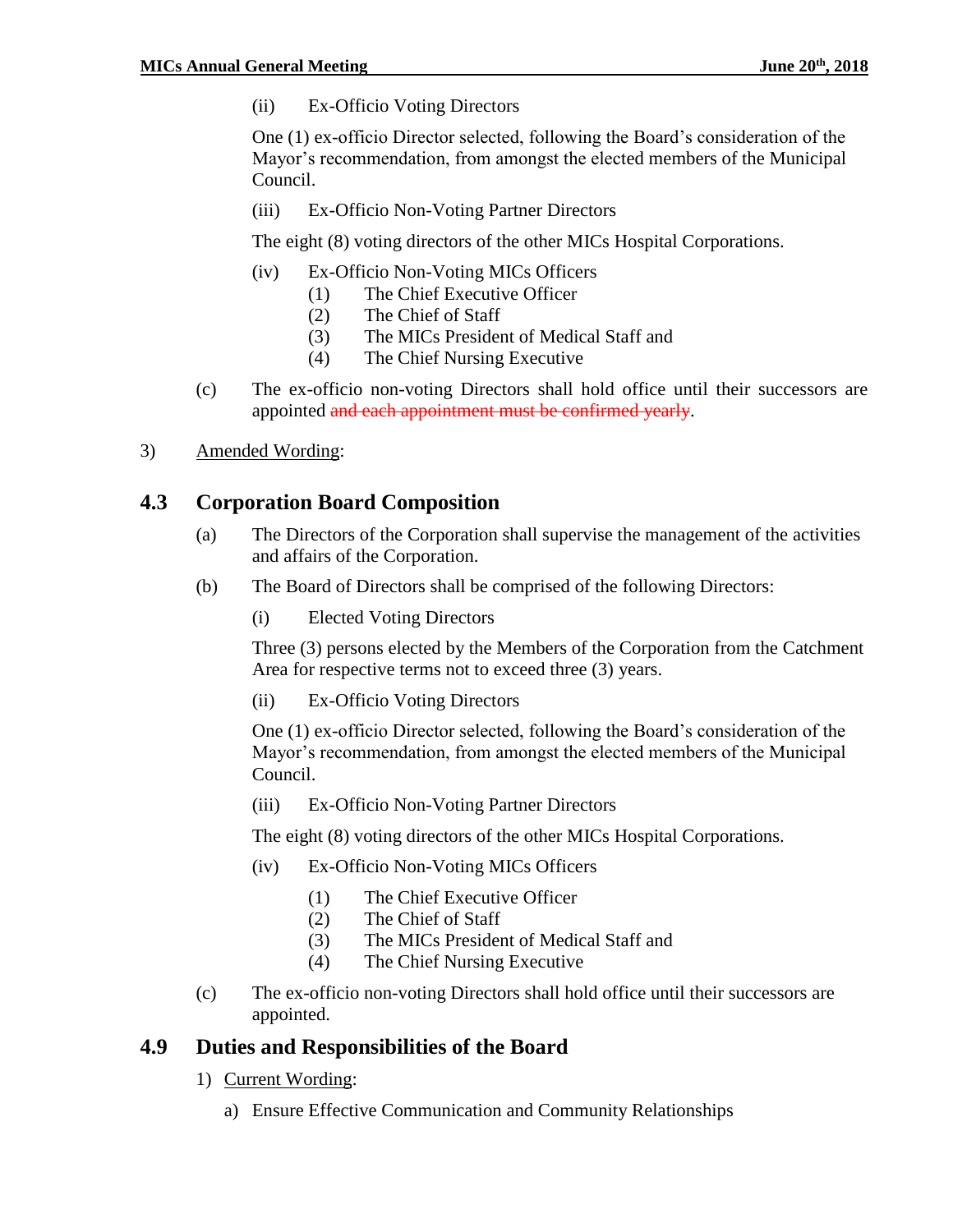- a. Establish a Community Advisory Council.
- b. Ensure that processes are established as required for engagement with the LHIN, other health service providers and the community when developing plans and setting priorities.
- c. Hold at least one annual meeting with the community to discuss the Hospital's performance, identify priorities and issues of interest to the community.
- d. Promote effective collaboration and engagement between the hospital and its community, particularly as it relates to organizational planning, mission and vision.
- e. Ensure the Hospital has a Policy to enable effective communication with its stakeholders and the public generally.
- f. Establish a web site that shall be used to post financial, quality and patient/workplace performance indicators, including without limitation, the Balanced Scorecard, the Performance Indicators, wait times indicators, the Patient Safety Indicators, and Board minutes so as to promote Board accountability and transparency. The information on the website shall be updated monthly.
- 2) Revisions:
	- a) Ensure Effective Communication and Community Relationships
		- a. Establish a Community Advisory Council.
		- b. Ensure that processes are established as required for engagement with the LHIN, other health service providers and the community when developing plans and setting priorities.
		- c. Hold at least one annual meeting with the community to discuss the Hospital's performance, identify priorities and issues of interest to the community.
		- d. Promote effective collaboration and engagement between the hospital and its community, particularly as it relates to organizational planning, mission and vision.
		- e. Ensure the Hospital has a Policy to enable effective communication with its stakeholders and the public generally.
		- f. Establish a web site that shall be used to post financial, quality and patient/workplace performance indicators, including without limitation, the Balanced Scorecard, the Performance Indicators, wait times indicators, the Patient Safety Indicators, and Board minutes so as to promote Board accountability and transparency. The information on the website shall be updated monthly.
- 3) Amended Wording:
	- a) Ensure Effective Communication and Community Relationships
		- a. Ensure that processes are established as required for engagement with the LHIN, other health service providers and the community when developing plans and setting priorities.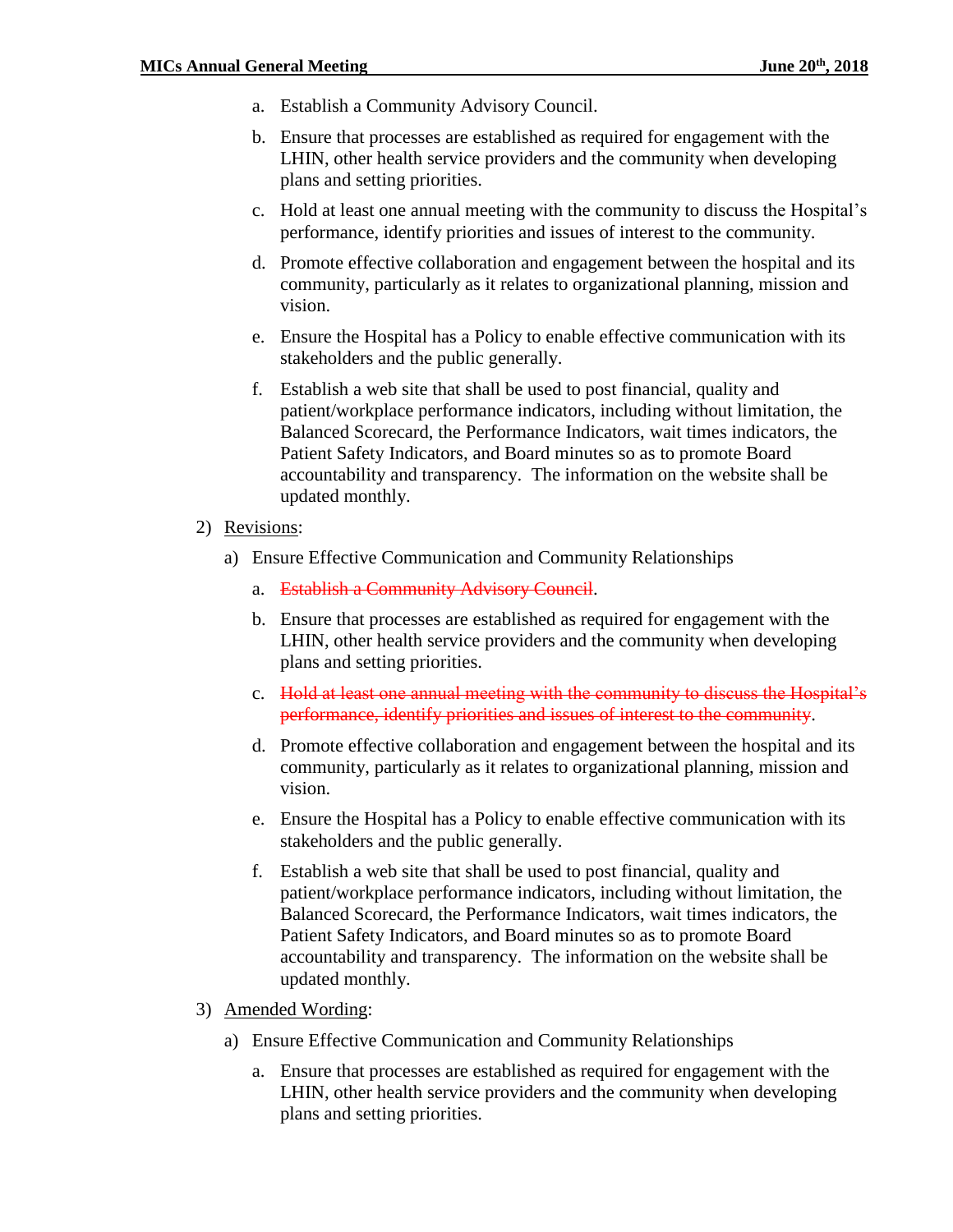- b. Promote effective collaboration and engagement between the hospital and its community, particularly as it relates to organizational planning, mission and vision.
- c. Ensure the Hospital has a Policy to enable effective communication with its stakeholders and the public generally.
- d. Establish a web site that shall be used to post financial, quality and patient/workplace performance indicators, including without limitation, the Balanced Scorecard, the Performance Indicators, wait times indicators, the Patient Safety Indicators, and Board minutes so as to promote Board accountability and transparency. The information on the website shall be updated monthly.

# **4.9 Duties and Responsibilities of the Board**

- 1) Current Wording:
	- (m) Language and Culture
		- i. Respect the cultural, linguistic, religious, and ethnic characteristics of the communities served;
		- ii. Ensure services are provided in the predominate languages within the Community recognizing that the working language of the Hospital is English and services of a translator may be used as required.
		- iii. The Hospital recognizes and supports the principle of French-speaking clients accessing health care services in their own language, and, as such, its goal is to provide services in both English and French, through an interpreter if need be.
- 2) Revisions:
	- (m) Language and Culture
		- ii. Respect the cultural, linguistic, religious, and ethnic characteristics of the communities served;
		- iii. Ensure services are provided in the predominate languages within the Community recognizing that the working language of the Hospital is English and services of a translator may be used as required.
		- iv. The Hospital recognizes and supports the principle of French-speaking clients accessing health care services in their own language, and, as such, its goal is to provide services in both English and French, through an interpreter if need be.
- 3) Amended Wording:
	- (m) Language and Culture
		- i. Respect the cultural, linguistic, religious, and ethnic characteristics of the communities served;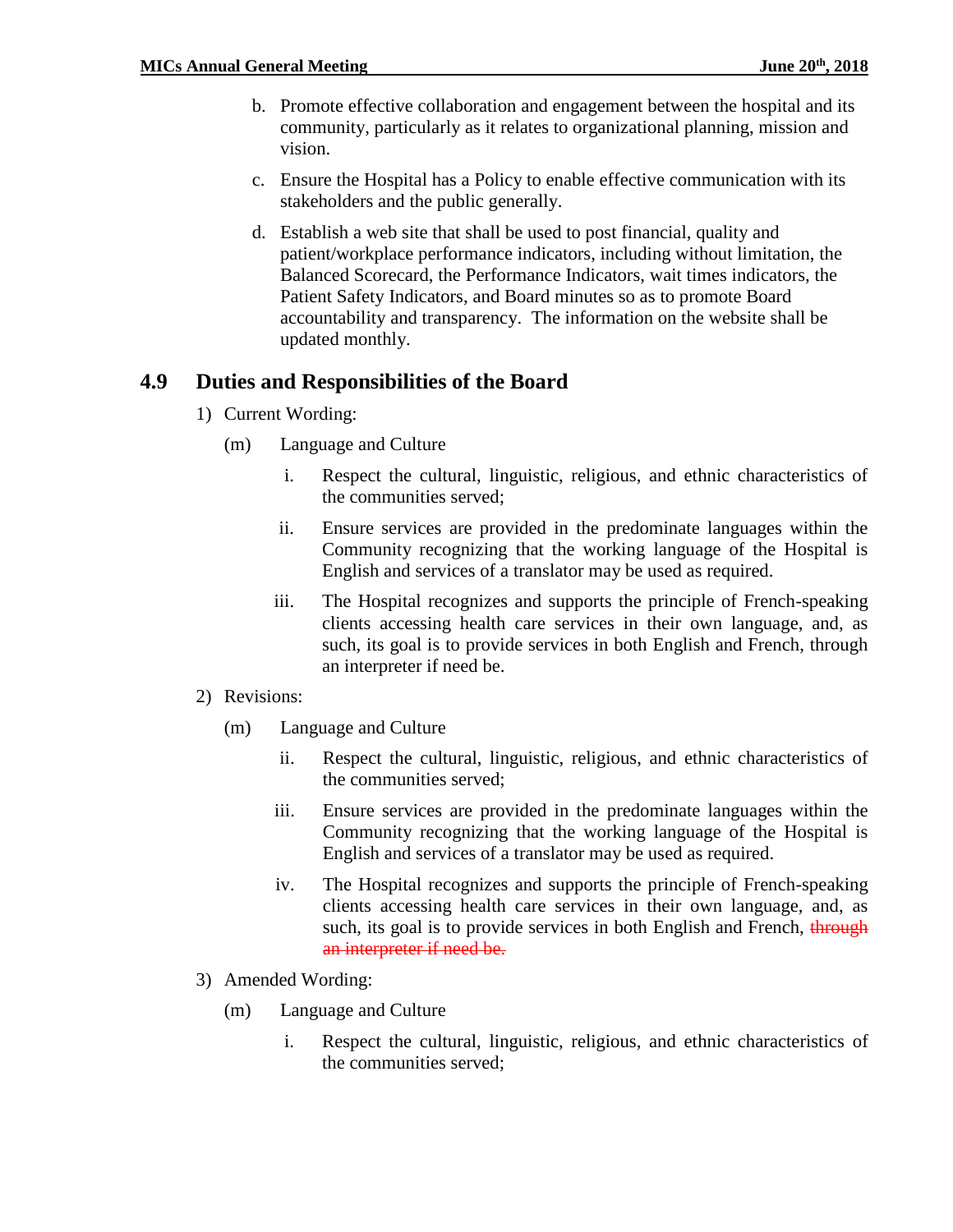- ii. Ensure services are provided in the predominate languages within the Community recognizing that the working language of the Hospital is English and services of a translator may be used as required.
- iii. The Hospital recognizes and supports the principle of French-speaking clients accessing health care services in their own language, and, as such, its goal is to provide services in both English and French.

# **ARTICLE 10 – COMMUNITY ENGAGEMENT**

- 1) Current Wording:
	- **10.1 Establishment and Support of Community Advisory Council**  The Board shall establish and maintain a Community Advisory Council.

#### **10.2 Terms of Reference**

The composition, roles and responsibilities of the Community Advisory Council shall be set out in the Board Governance Manual.

#### **10.3 Community Meeting**

Further to the Board's responsibilities to engage the community, the Board shall ensure that the Corporation hold at least one annual meeting with the community to discuss the Hospital's performance, identify priorities and issues of interest to the community.

#### 2) Revisions:

**10.1 Establishment and Support of a Patient and Family Community Advisory Council** The Board Chief Nursing Officer shall establish and maintain a Patient and Family Community Advisory Council.

#### **10.2 Terms of Reference**

The composition, roles and responsibilities of the Patient and Family Community Advisory Council shall be set out in the Board Governance Manual By-laws.

#### **10.3 Community Meeting**

Further to the Board's responsibilities to engage the community, the Board shall ensure that the Corporation hold at least one annual meeting with the community to discuss the Hospital's performance, identify priorities and issues of interest to the community.

#### 3) Amended Wording:

#### **10.1 Establishment and Support of a Patient and Family Advisory Council**

The Chief Nursing Officer shall establish and maintain a Patient and Family Advisory Council.

#### **10.2 Terms of Reference**

(a) The terms of reference for the Patient and Family Advisory Council are set out in Sections 10.3 and 10.4 respectively.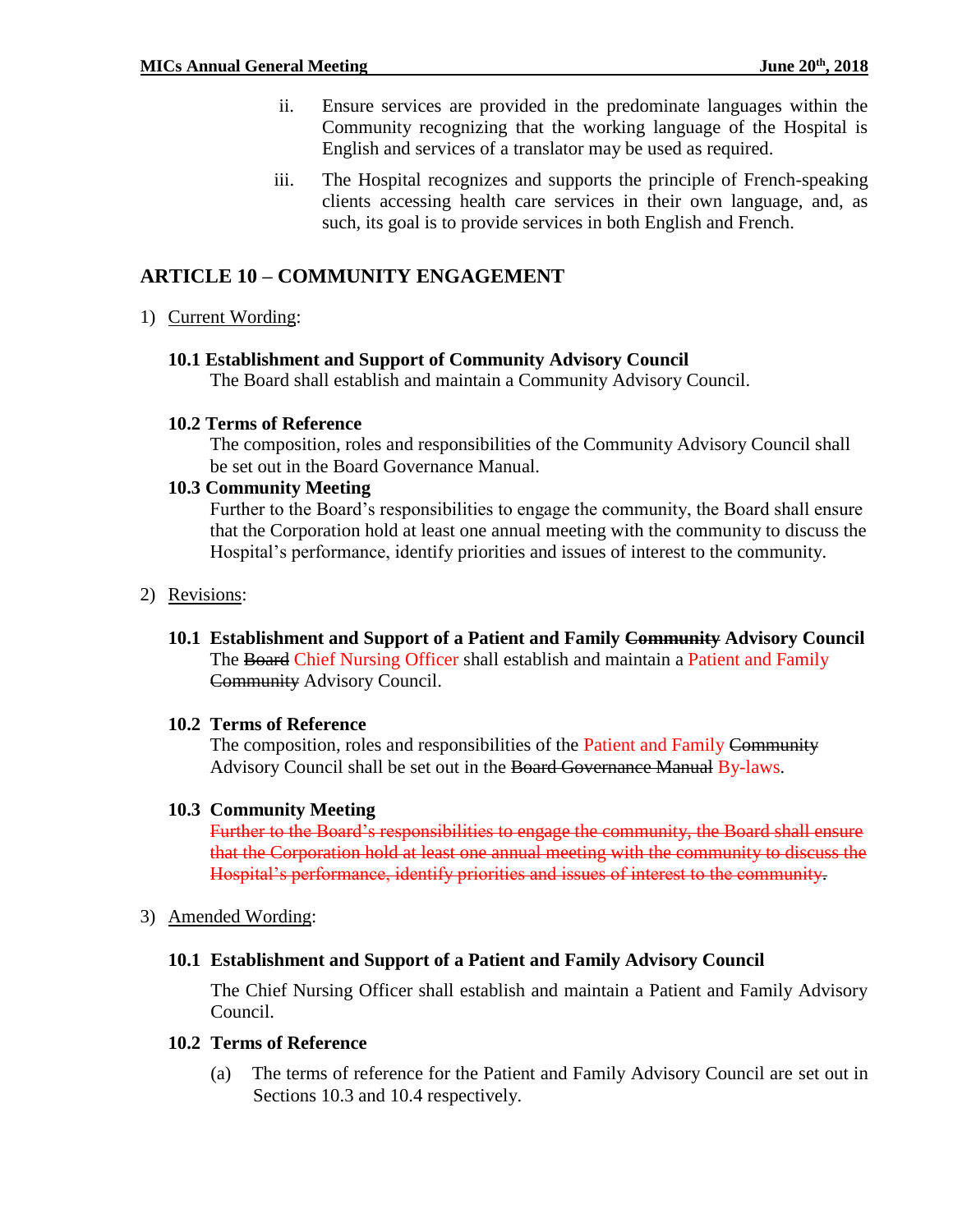#### **10.3 Roles and Responsibilities**

The members of the Patient and Family Advisory Council shall:

- $\blacksquare$  meet at least five (5) times yearly and attend ad-hoc meetings as required
- attend General Orientation session in conjunction with an orientation to their role as an advisor
- contribute ideas and suggestions that will enhance the patient experience and decision-making so that the patient has a voice in the delivery of health care services
- **•** provide input into patient care and organizational processes
- advocate for patient and family needs from a broad perspective
- show commitment to improving care for all patients and family members by ensuring that the patient is the focal point of all discussions
- **•** promote improved collaboration and relationships between patients, families and staff
- review recommendations which are referred to the council
- participate in the development of new programs, services and facilities

# **10.4 Membership**

The Patient and Family Advisory Council shall consist of:

- a minimum of 2 patients or family members from each community (Matheson, Iroquois Falls and Cochrane)
- the Chief Executive Officer
- $\blacksquare$  the Chief Nursing Officer
- Ad-hoc members: Chief Financial Officer, Director of Human Resources, Director of Care, Physicians, other guests as required
- Corporation Members were invited to ask questions.

Motion:

Moved by: G. Chartrand Seconded by: I. Clarke

Be it resolved,

**THAT** the Corporations of Bingham Memorial Hospital, Anson General Hospital and Lady Minto Hospital approve the By-law amendments as presented.

Carried.

# **10. REPORTS OF THE CHAIRS**

The Chairs' reports were provided in the Annual Report.

# **11. REPORT OF THE CHIEF EXECUTIVE OFFICER**

- The CEO Report was provided in the Annual Report.
- Paul addressed the assembly and highlighted the key achievements of the last fiscal year.

# **12. REPORT OF THE CHIEF NURSING OFFICER**

The Chief Nursing Officer's Report was provided in the Annual Report.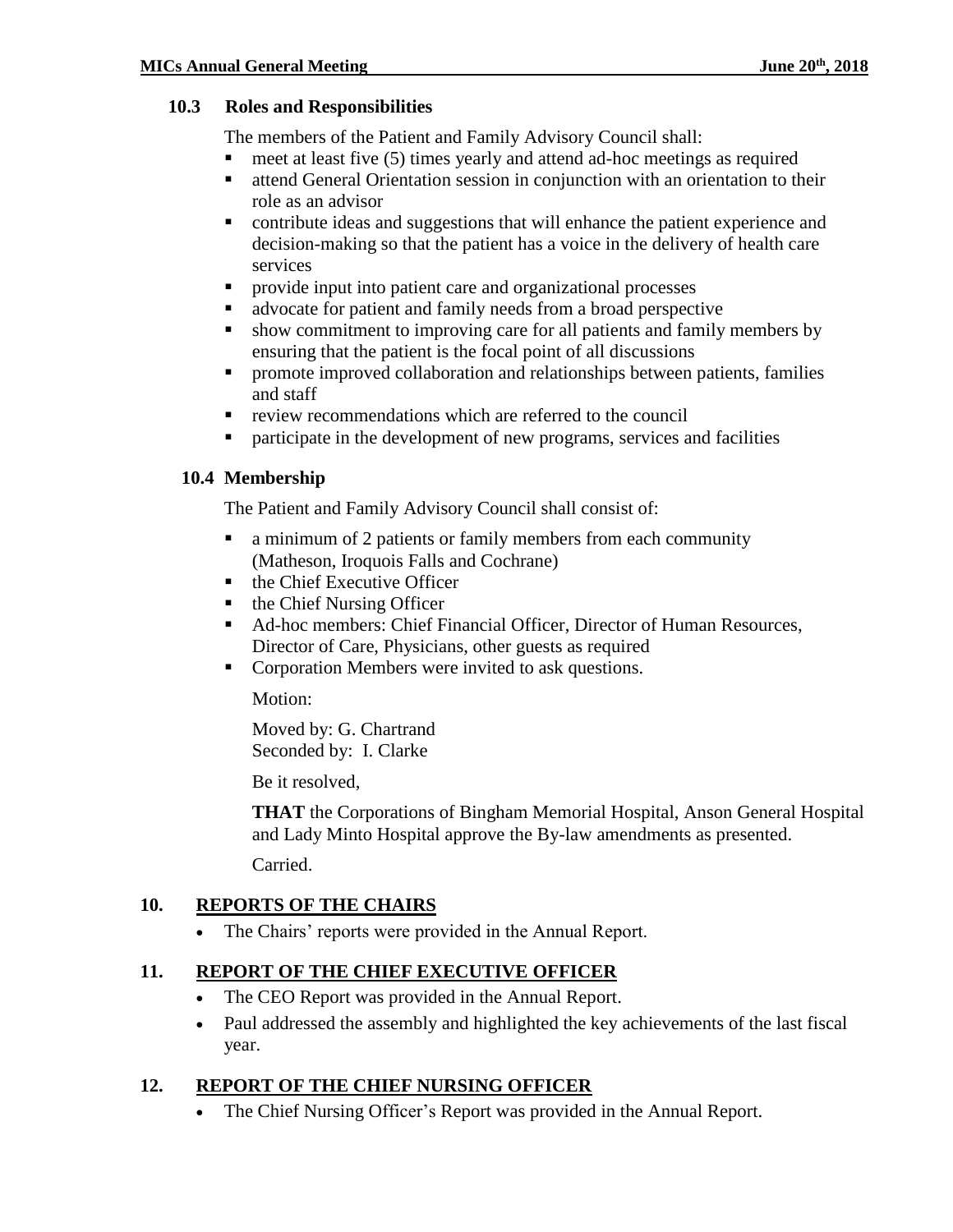# **13. REPORT OF THE CHIEF OF STAFF**

The Chief of Staff's report was provided in the Annual Report.

# **14. REPORT OF THE HOSPITAL AUXILIARY PRESIDENTS**

The Hospital Auxiliary Presidents' reports were provided in the Annual Report.

Motion: That the reports of the Board Chairs, Chief Executive Officer, Chief Nursing Officer, Chief of Staff and Auxiliary Presidents are approved as presented. Moved by: R. Bélisle

Seconded by: D. Delaurier Carried.

# **15. REPORT OF THE AUDITOR**

Chad Lauzon presented the summary financial statements for the year ending March  $31<sup>st</sup>$ , 2018 for all three sites which were provided for information in the Annual Report.

The Audited Financial Statements are available for viewing on the MICs website.

Motion: approval of the Auditor's Report

Moved by: R. Onlock Seconded by: B. Dennis

Be it resolved,

**THAT** the MICs Board of Directors approve the Auditor's Reports for Anson General Hospital, South Centennial Manor, Bingham Memorial Hospital, Lady Minto Hospital and Villa Minto ending March 31<sup>st</sup>, 2018 as presented.

Carried.

# **16. APPOINTMENT OF AUDITOR**

Motion:

Moved by: J. Papineau Seconded by: P. Dorff

Be it resolved,

**THAT** Collins, Barrow, Gagné, Gagnon, Bisson, Hébert, Chartered Accountants be reappointed as the auditors for the fiscal year 2018-2019 as recommended by the MICs Audit and Finance Committee.

Carried.

# **17. ELECTION OF GOVERNORS TO THE BOARD**

 The Nominating Committee recommends the following: Patrick Britton be re-elected to the AGH Board of Governors for another three-year term

Gilles Chartrand be re-elected to the LMH Board of Governors for another three-year term

• There being no other Nominations, the following motion was proposed: